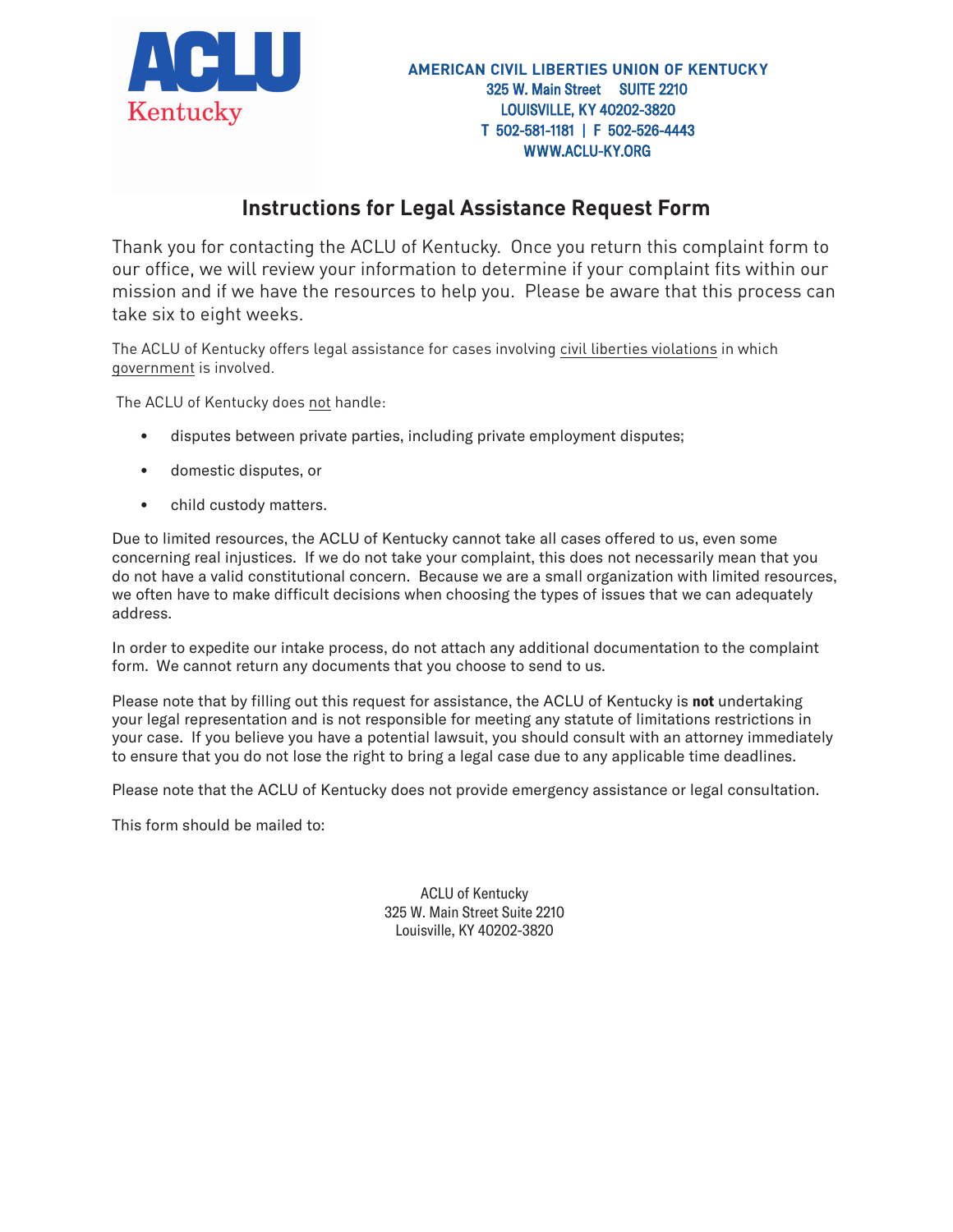## Legal Assistance Request Form, Page 1

#### **ff Please print, complete, and mail this form to our office at:** ACLU of Kentucky 325 W. Main Street Suite 2210 Louisville, KY 40202-3820

# **Complainant Information:** Name: Address: City, State, and ZIP: Day Phone: Night Phone: Email Address: **My complaint is against the following:** Name: Agency/Government Organization: Address: City, State, and ZIP: Date of Act giving rise to this complaint: **Are you currently represented by an attorney (circle one)? YES NO** If YES, attorney's name: Address: City, State, and ZIP: Phone: **Has a criminal or civil lawsuit been filed against you or on your behalf (circle one)? YES NO** If YES, case title and case number: Date filed: Court: Judge: Opposing Attorney:

Current status of case: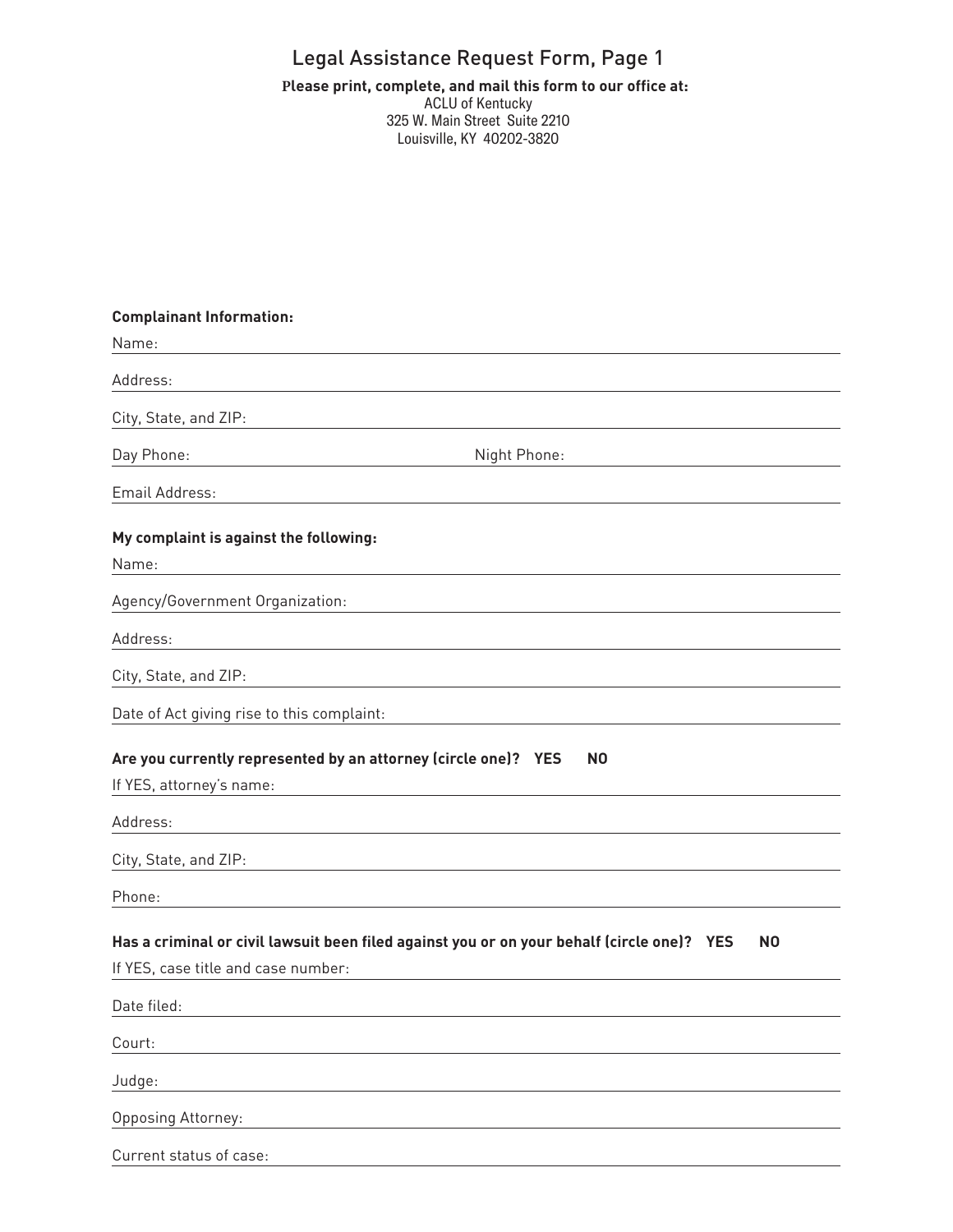## Legal Assistance Request Form, Page 2

#### **Description of complaint (PLEASE TYPE OR PRINT CLEARLY):**

Describe the events that led you to file this complaint. Please include pertinent facts, dates, persons, places, and summary of what was said or done to the complainant. DO NOT SEND ORIGINALS OR ADDITIONAL DOCUMENTATION. The ACLU of Kentucky is not responsible for the maintenance of any documentation we receive.